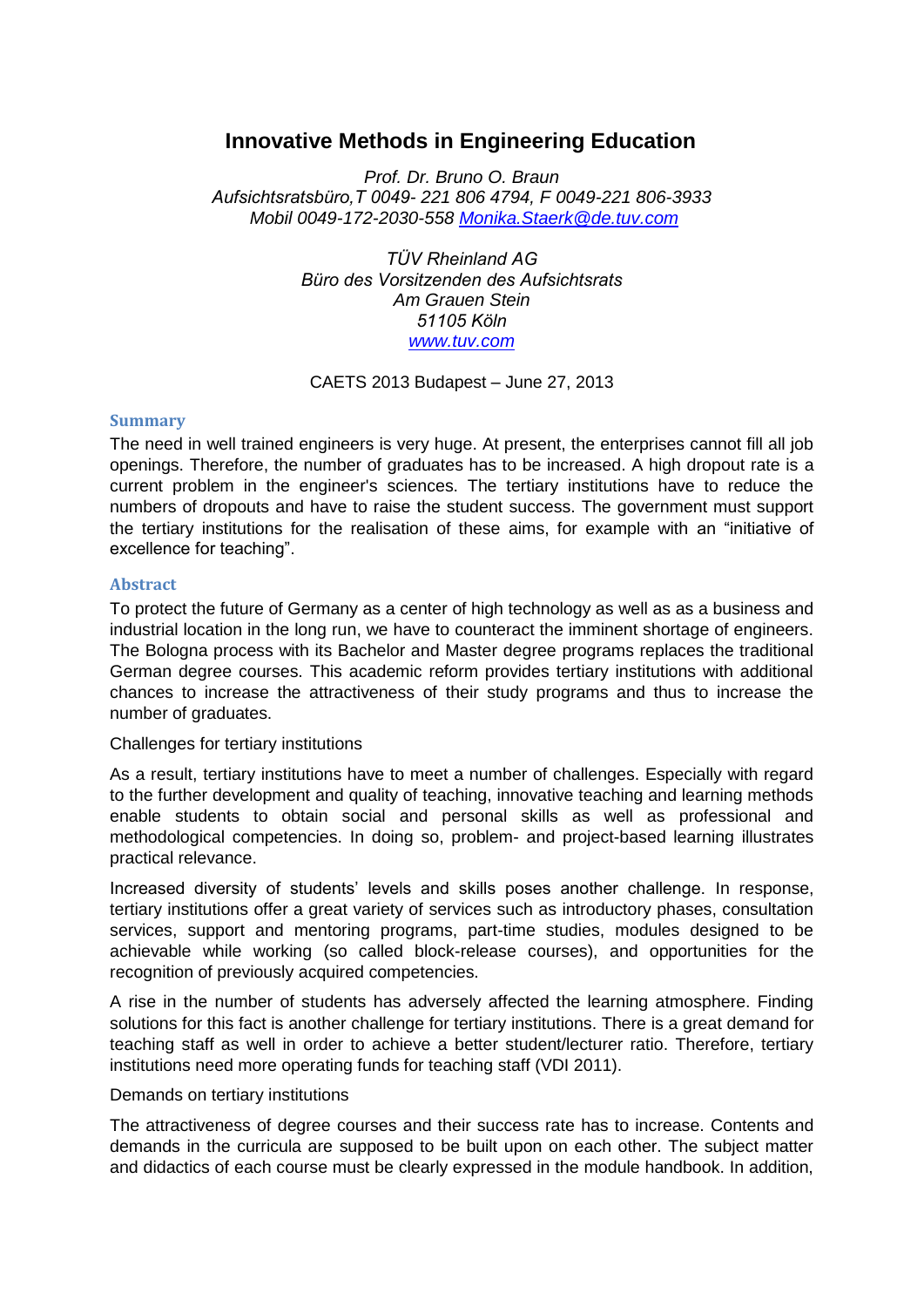the courses have to be designed according to the time they should be completed in successfully.

The Universities of Applied Sciences strive to fit their educational training according to the demands of working practice. The differences between the Universities of Applied Sciences (learning by example) and the Universities (learning through research) have to remain. With these two educational training options, we train talents with the individual qualifications HR Managers are searching for (VDI 2011).

## Demands on federal states

A reputable professor is someone who is doing excellent research, but also someone with excellent didactical skills. In order to improve the learning atmosphere, the lecturers need to make use of several teaching techniques. Therefore, it is necessary to found superregional Lecturer Training Centers. One motivation to use different teaching methods could be awards for teaching staff. Capacities should be planned according to a structure that actually rewards innovative teaching and learning methods, because this can positively affect the application of these didactical methods. To establish this aspect in the higher education act is in the federal states' remit (VDI 2011).

Innovative Methods in Engineering Education

Some prerequisites must be given for teaching using innovative methods in engineering education:

- **•** Qualified lecturers
- Qualified graduate teaching assistants
- Adequate technical equipment and facilities
- Scheduling of the lectures given by curriculum

(Bunting et al 2011; Johri and Olds 2011; VDI 2011)

Countless different methods can be used. For example:

live-demos, readings and discussions of state-of-the-art literature, presentations, academic research, guest lecturers, case studies seminars, intensive courses, discussion groups, field trips, lab lectures, expert interviews, mentoring, tutorial teaching, world Café, expectation queries, flashlight, partner-conversation, teamwork, fishbowl, group puzzles, expert groups, open-space, walt-disney-method, six-thinking-hats, brainstorming, mindmapping, etc.

Project-based learning integrates these methods. For project-based learning, methods can be selected individually according to each learning situation and education target. As an example, this didactic method will be explained.

It is taught on the basis of current issues and practical-related tasks. Students receive a curriculum-based project which could have several solutions. The problem is often of interdisciplinary nature (Ricken et al. 2009). The presented problem has to be a realistic one so that the students show a certain interest in the topic. Learning in a sustained manner is only possible if students have a self-reliant learning-process. It is necessary that the lecturers provide suitable teaching and learning conditions. So that continuing academic education and social learning are possible (Chandrasekaran et al. 2012).

Students work in groups to identify what they need to learn in order to solve a problem. A work-related problem for which they develop a solution path by themselves and which they work on with the option of consultation, but often independently. In limited time they have to develop a result which is then documented and is presented. The exam requirements rise every semester (Hmelo-Silver 2004). If the process and the results are accompanied by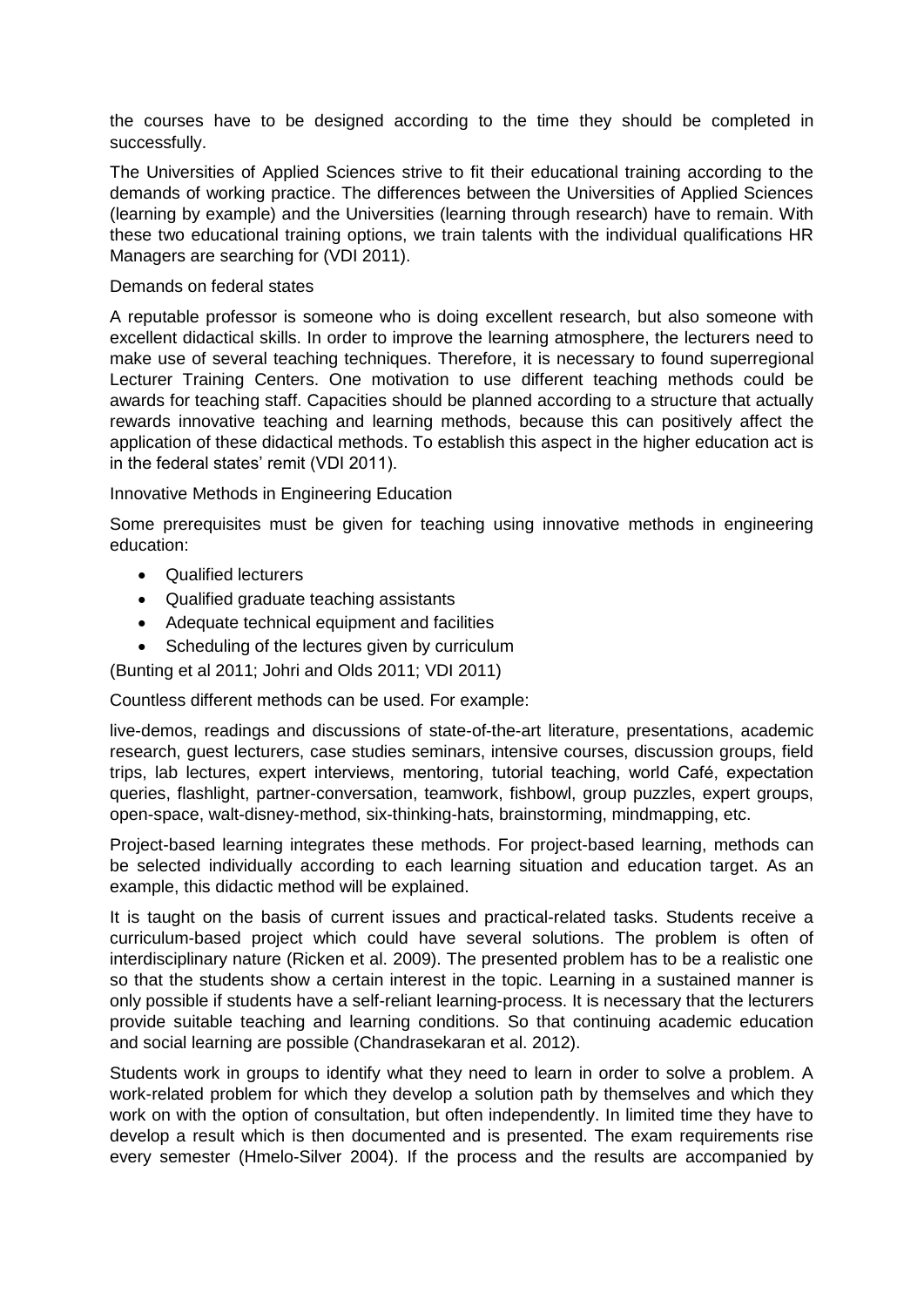reflection and feedback, students may develop interpersonal competences. Interpersonal competences are important for many areas of professional practice (VDI 2011)

Project-based learning is a didactic method. Using this method, students benefit of the diversity of a group, and they can bring in individual abilities. Students learn to work on their individual skills regarding critical thinking and problem solving, creativity and innovation, collaboration/teamwork and leadership, cross-cultural understanding, communications and information fluency, career and learning self-reliance and project management (Eder et al 2011; Linke 2012; Moylan 2008). They recognize that their learning success advances when they show self-initiative, motivation and the willingness to act as part of a team. For the learning process it is important to get individual feedback and that the students reflect themselves and the learning process as a whole (Hadgraft et al 2003).

Project-based learning can be used in single sequences (a combination of lecture and project-based learning) or as the predominant teaching method in a module. As a result, the forms of assessment have to be chosen. Accordingly, the assessment has to consider both the result and the working process. Adequate examination requirements for individual marking are practical tests of the result/product, presentations with discussions and seminar papers of the working process and the result/product (Brinker 2012).

# **Conclusion**

It is still a huge challenge to realise innovative methods in curricula. Innovative methods in engineering education combine theory, academic methods and professional practice. Using innovative didactic concepts in education is an excellent method to prepare students for the labor market. Therefore, the reorganisation of the curricula and the continuing didactical education of the lecturers are necessary. In addition to research, teaching must take a central focus in tertiary institutions. As a result, more operating funds are needed. Operating funds should be planned according to a structure that actually rewards success in teaching. Furthermore, research projects in engineering education have to be promoted. The government needs to support the tertiary institutions for the realization of these aims, for example through an "initiative of excellence for teaching". It takes time and money to convince the stakeholders that innovation in teaching and learning methods is of the essence and that we must actively pursue it.

# **References**

Brinker, T.: *Kompetenzorientiertes Prüfen in Projekten*, VDI-Workshop - Problem-Basiertes Lernen in der Ingenieurausbildung, 2012, Darmstadt.

Bunting, C. F.; Lundeberg, M. A.; Subedi, D.; Yadav, A.: *Problem-based Learning: Influence on Students' Learning in an Electrical Engineering Course*, Journal of Engineering Education, No 2, pp. 253-280, 2011, Washington DC.

Chandrasekaran, S.; Joordens, M.; Littlefair, G.; Stojcevski, A.: *Learning through Projects in Engineering Education*, SEFI 40<sup>th</sup> annual conference, 2012, Thessaloniki.

Eder, F.; Roters, B.; Scholkmann, A.; Valk-Draad M. P.: *Ergebnisbericht einer Pilotstudie im Rahmen des Forschungsprojekts "Wirksamkeit problembasierten Lernens als hochschuldidaktische Methode" mit Studierenden aus der Schweiz und Deutschland*, 2011, Dortmund.

Hadgraft, R.; Ilic, V.; Scott, N.: *Engineering Education – is problem-based or project-based learning the answer?,* Australasian journal of engineering Education, No. 4, pp. 1-16, 2003.

Hmelo-Silver, C. E.: *Problem-Based Learning: What and How Do Students Learn?,*  Educational Psychology Review, Vol 16, No. 3, pp. 235-266, 2004, New York.